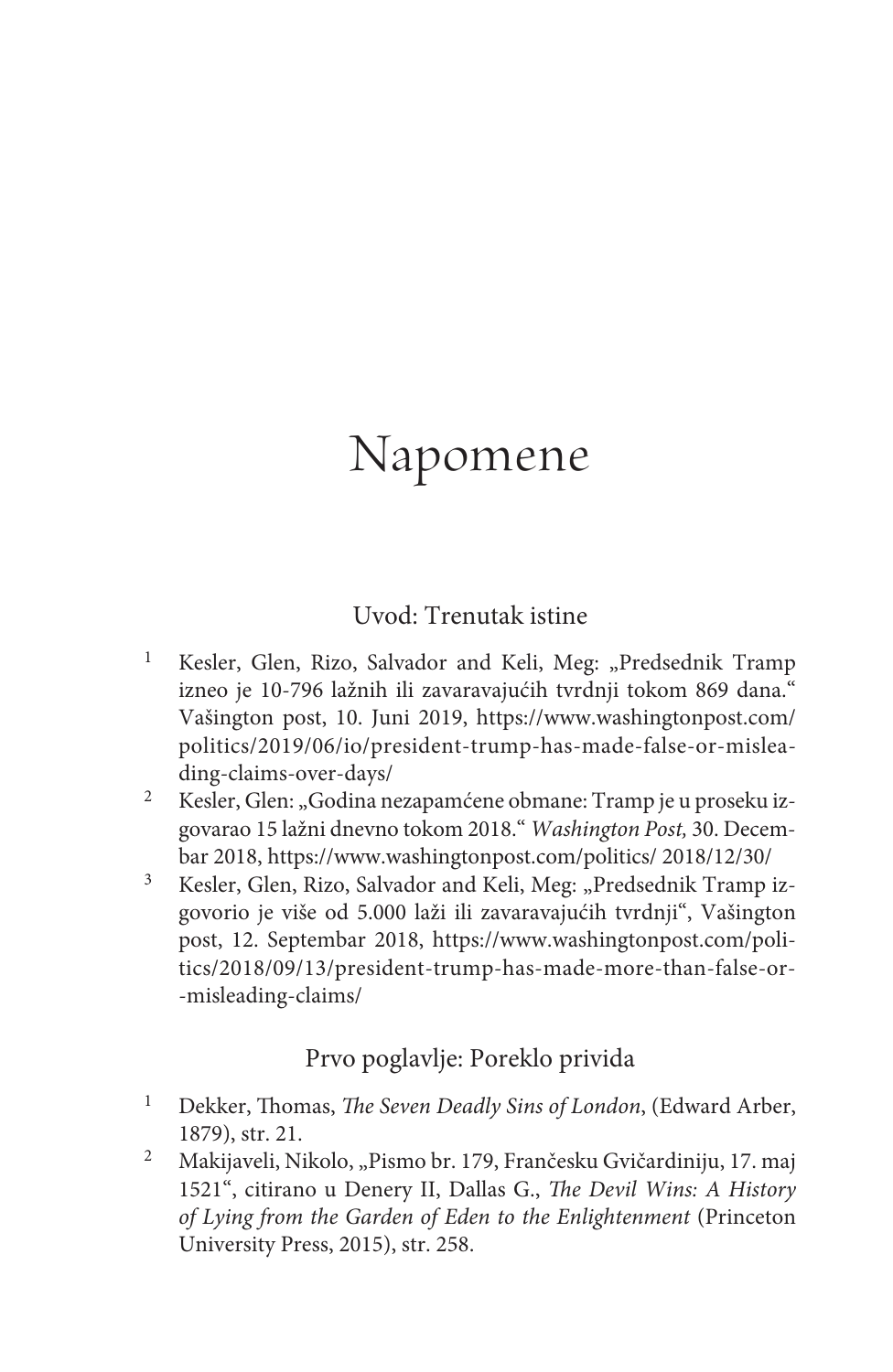#### 2 Istina

- <sup>3</sup> Citirano u Trovillo, Paul V., 'History of Lie Detection', *Journal of Criminal Law and Criminology*, tom 29, br. 6, (1938–1939), str. 849.
- <sup>4</sup> Vidi Trovillo, takođe i Lea, Henry Charles, *Superstition and Force: 3rd edition, revised* (Henry C. Lea, 1878), str. 295, and Khan, Ali Ibrahim, 'On The Trial By Ordeal, Among The Hindus', u Jones, Sir William, *Supplemental Volumes Containing the Whole of the Asiatick Researches* (G. G. and J. Robinson, 1801), str. 172.
- <sup>5</sup> Stefansson, Vilhjalmur, *Adventures in Error,* (R. M. McBride & company, 1936), str. 7, raspoloživo na https://hdl.handle.net/2027/ wu.89094310885
- <sup>6</sup> Sebeok, Thomas A, 'Can Animals Lie?', u knjizi *I Think I Am a Verb*  (Springer, 1986), str. 128.
- <sup>7</sup> Angier, Natalie, 'A Highly Evolved Propensity for Deceit', *The New York Times,* 22. decembar 2008, https://www.nytimes. com/2008/12/ 23/science/ 23angi.html
- <sup>8</sup> de Waal, F. B., 'Intentional deception in primates', *Evolutionary Anthropology Issues News and Reviews,* tom 1, br. 3, str. 90.
- <sup>9</sup> Byrne, Richard W., and Corp, Nadia, 'Neocortex Size Predicts Deception Rate in Primates', u *Proceedings: Biological Sciences,* tom 271, br. 1549, 2004.
- <sup>10</sup> Talwar, Victoria, 'Development of Lying and Cognitive Abilities', u Meibauer, Jorg (ed.), *The Oxford Handbook of Lying* (Oxford University Press, 2018), str. 401.
- <sup>11</sup> Feldman, Robert, *Liar: The Truth About Lying* (Ebury Publishing, 2009), poglavlje 1 (Kindle edition).

#### Drugo poglavlje: Dobre stare lažne vesti

- <sup>1</sup> Frenklin, Benjamin, *Poor Richard's Almanack and Other Writings*  (Dover Publications, 2012), str. 55.
- <sup>2</sup> Za razliku od mnogih citata koji se pripisuju Marku Tvenu makar je rekao nešto slično: "Savršeno mi je jasno kako je nastala vest o mojoj bolesti, čak sam iz pouzdanih izvora čuo i da sam mrtav. Džejms Ros Klemens, moj rođak, ozbiljno se razboleo pre dve-tri sedmice u Londonu, ali sada je dobro. Vest o mojoj bolesti nastala je iz njegove bolesti. Vest o mojoj smrti bila je preterivanje. S izveštajima o mom siromaštvu teže je izaći na kraj." White, Frank Marshall, 'Mark Twain Amused', su *New York Journal*, 2. juni 1897,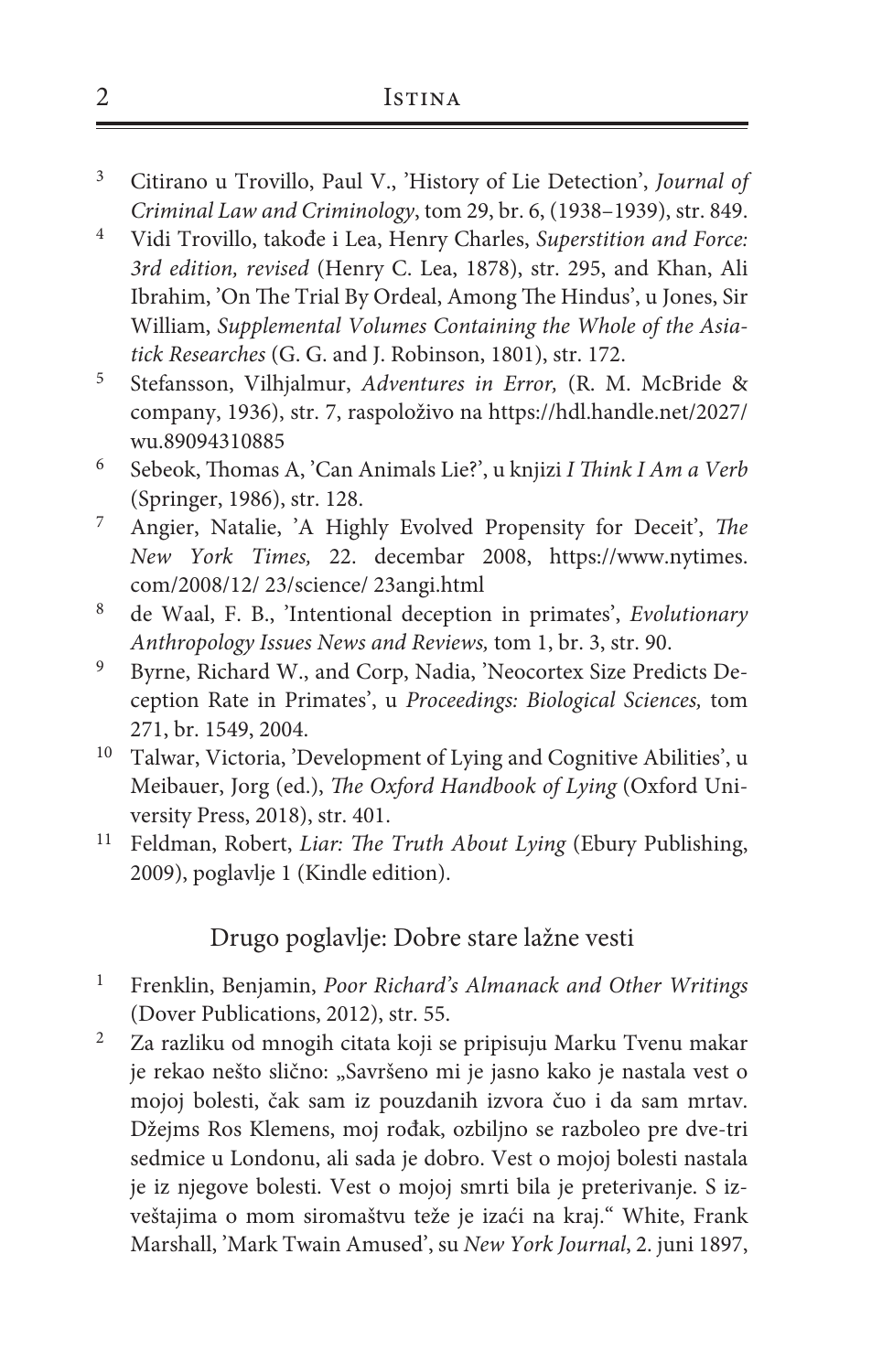preneseno u Gary Scharnhorst (ed.), *Mark Twain: The Complete Interviews* (University of Alabama Press, 2006).

- <sup>3</sup> 'Alan Abel, Satirist Created Campaign To Clothe Animals', *New York Times*, 2. januar 1980, str. 39.
- <sup>4</sup> 'Obituary Disclosed as Hoax', *New York Times*, 4. januar 1980, str. 15.
- <sup>5</sup> Fox, Margalit, 'Alan Abel, Hoaxer Extraordinaire, Is (on Good Authority) Dead at 94', *New York Times*, 17. septembar 2018, https:// www.nytimes.com/2018/09/17/obituaries/alan-abel-dies.html
- <sup>6</sup> Vidi, na primer Smith, Suzette. 'The Day We Thought Jeff Goldblum Died', *Portland Mercury*, 22. juni 2016, https://www.portlandmercury.com/The-Jeff-Goldblum-Issue/2016/06/22/18265356/the- -day-we-thought-jeff-goldblum-died
- <sup>7</sup> Regal, Brian, i Esposito, Frank J., *The Secret History of the Jersey Devil* (Johns Hopkins University Press, 2018), poglavlje 2 (Kindle edition).
- <sup>8</sup> 'Benjamin Frenklin', Wikipedia, https://en.wikipedia.org/wiki/Benjamin\_Frenklin, uređeno 24. februara 2019.
- <sup>9</sup> Stowell, Marion Barber, 'American Almanacs and Feuds', u *Early American Literature*, tom. 9, br. 3, 1975, str. 276–85, http://www. jstor.org/stable/25070683
- <sup>10</sup> Citirano u 'American Almanacs and Feuds'.
- <sup>11</sup> Frenklin, Benjamin, *Poor Richard's Almanack and Other Writings*  (Dover Publications, 2013), str. 28-9.
- <sup>12</sup> Swift, Jonathan, *Bickerstaff-Partridge Papers* (Kindle edition), p. 6.
- Stowell, 'American Almanacs and Feuds'.
- <sup>14</sup> Leeds, Titan, citirano u Frenklin, Benjamin, *Poor Richard's Almanack and Other Writings* (Dover Publications, 2013), str. 30–1.
- <sup>15</sup> Pettegree, Andrew, *The Invention of News: How the World Came to Know About Itself* (Yale University Press, 2014), str. 2.
- <sup>16</sup> Pettegree, Andrew, *The Invention of News: How the World Came to Know About Itself* (Yale University Press, 2014), str. 107.
- <sup>17</sup> Dittmar, Jeremiah and Seabold, Skipper, 'Gutenberg's moving type propelled Europe towards the scientific revolution', *LSE Business Review*, 19. mart 2019, https://blogs.lse.ac.uk/businessreview/2019/03/19/gutenbergs-moving-type-propelled-europe-towards-the-scientific-revolution/
- <sup>18</sup> Schroder, Thomas, 'The origins of the German press', u Dooley, Brandan and Baron, Sabrina A., *The Politics of Information in Early Modern Europe* (Routledge, 2001), str. 123.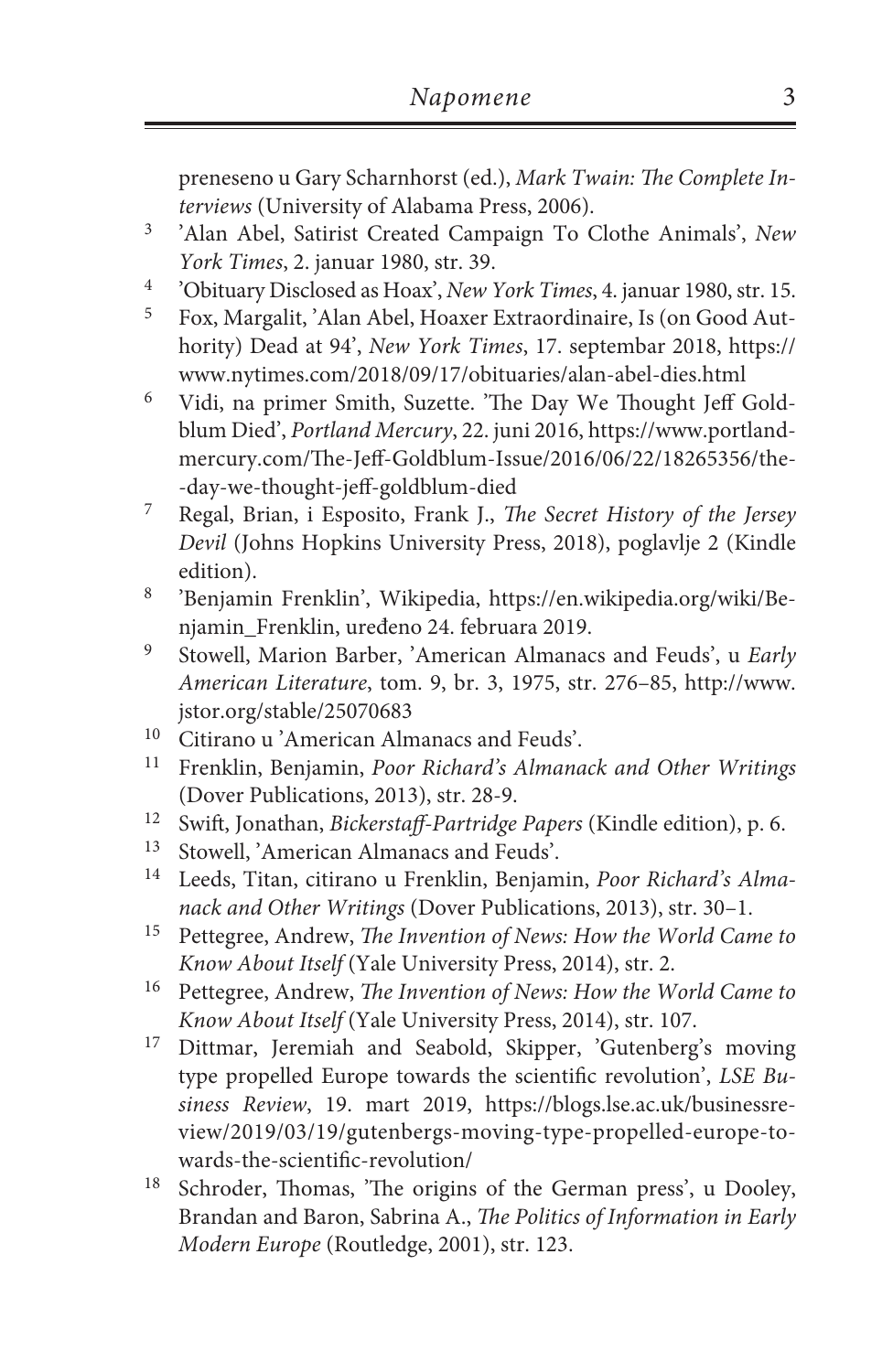- <sup>19</sup> Groesen, Michiel van, 'Reading Newspapers in the Dutch Golden Age', *Media History*, tom 22, br. 3–4, 2016, str. 336.
- <sup>20</sup> Schroder, 'The origins of the German press', str. 123.<br><sup>21</sup> Schroder, 'The origins of the German press', str. 137
- Schroder, 'The origins of the German press', str. 137.
- <sup>22</sup> Baillet, Adrien, *Jugemens des sçavans sur les principaux ouvrages des auteurs*, 1685, citirano u Blair, Ann, 'Reading Strategies for Coping With Information Overload ca. 1550–1700', *Journal of the History of Ideas*, tom 64, br. 1, str. 11.
- <sup>23</sup> Burton, *The Anatomy of Melancholy*, locations 1337–1347.
- <sup>24</sup> Burton, Robert, *The Anatomy of Melancholy*, (EGO Books, 2008) Kindle edition, locations 1491–1492. Prva fraza je na latinskom ('Quis tam avidus librorum helluo'); prevod je naveden prema Tucker, George Hugo, 'Justus Lipsius and the Cento Form', u De Bom, Erik et al., *(Un)masking the Realities of Power: Justus Lipsius and the Dynamics of Political Writing in Early Modern Europe* (Brill, 2010), str. 166.
- <sup>25</sup> Burton, *The Anatomy of Melancholy*, locations 1376–1379.<br><sup>26</sup> Dooley, Brandan 'News and doubt in early modern culture
- <sup>26</sup> Dooley, Brandan, 'News and doubt in early modern culture,' u Dooley, Brandan and Baron, Sabrina A., *The Politics of Information in Early Modern Europe* (Routledge, 2001), str. 275.
- <sup>27</sup> O'Neill, Lindsay, 'Dealing with Newsmongers: News, Trust, and Letters in the British World, ca. 1670–1730', *Huntington Library Quarterly*, tom 76, br. 2, 2013, str. 215–33.
- <sup>28</sup> Hadfield, Andrew, 'News of the Sussex Dragon', u Davies, Simon F. and Fletcher, Puck, *News in Early Modern Europe – Currents and Connections* (Brill, 2014), str. 85–6.
- <sup>29</sup> Citirano u Hadfield, 'News of the Sussex Dragon', str. 88.<br><sup>30</sup> Citirano u Ellis Markman, *Eighteewth Century Coffee Ho*
- <sup>30</sup> Citirano u Ellis, Markman, *Eighteenth-Century Coffee-House Culture, tom. 4* (Routledge, 2006), poglavlje 6.
- <sup>31</sup> 'By the King, a proclamation. To restrain the spreading of false news', 26, oktobar 1688, University of Oxford Text Archive, http:// tei.it.ox.ac.uk/tcp/Texts-HTML/free/A87/A87488
- <sup>32</sup> *Craftsman*, 17 July 17 1734, citirano u Woolf, Daniel, 'News, history and the construction of the present in early modern England', u Dooley, Brandan and Baron, Sabrina A, *The Politics of Information in Early Modern Europe* (Routledge, 2001), str. 100.
- <sup>33</sup> Steiner, Prudence L., 'Benjamin Frenklin Biblical Hoaxes', u *Proceedings of the American Philosophical Society*, tom 131, br. 2, 1987, str. 183–196.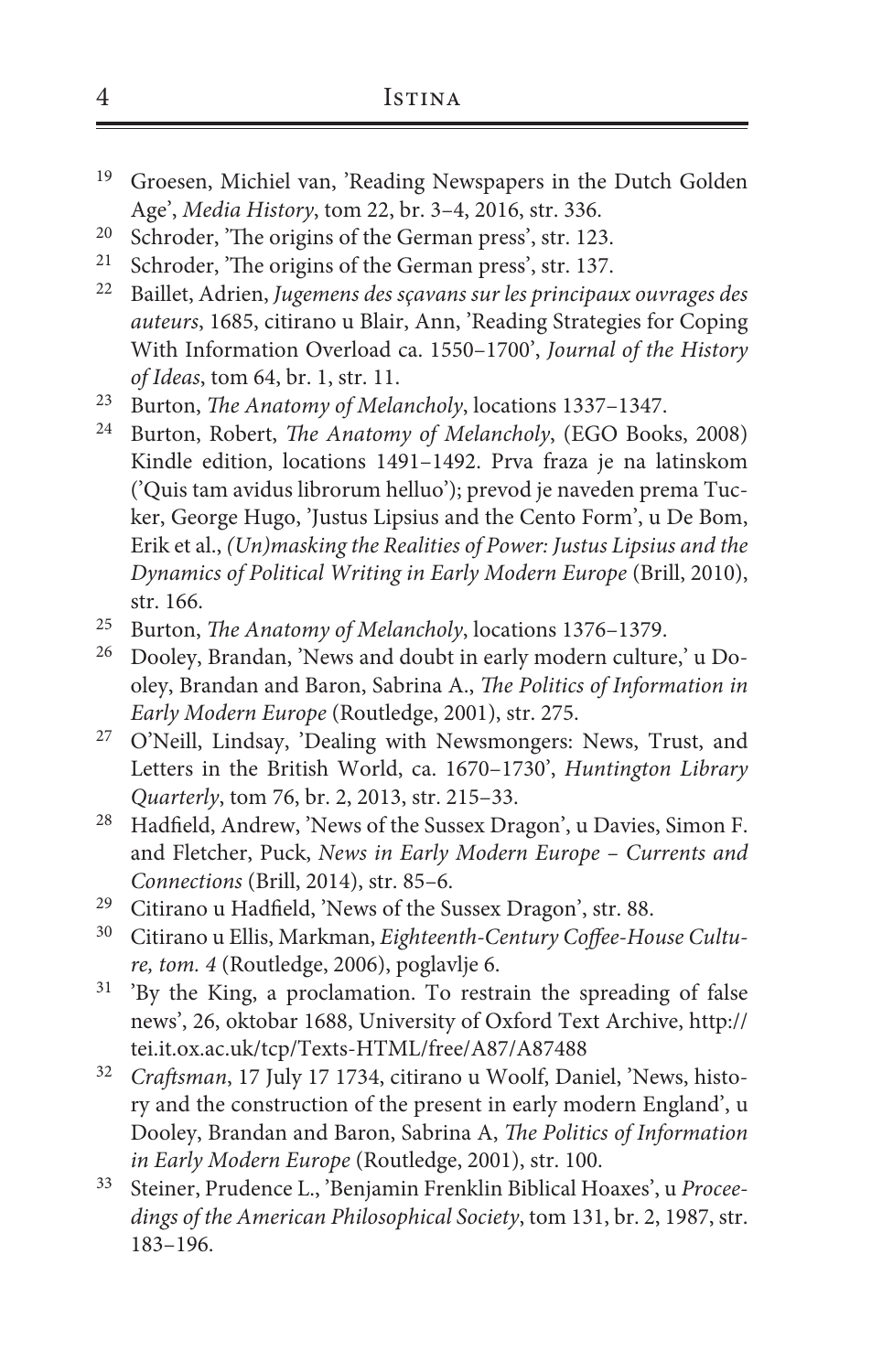Treće poglavlje: Doba pogrešne informisanosti

- <sup>1</sup> 'GREAT ASTRONOMICAL DISCOVERIES LATELY MADE BY SIR JOHN HERSCHEL, L.L.D. F.R.S. &c. At the Cape of Good Hope [Iz dodatka *Edinburškog* č*asopisa za nauku*]', New York *Sun*, 25. avgust 1835; tekst iz Muzeja obmana, http://hoaxes.org/text/display/the\_great\_moon\_hoax\_of\_1835\_text
- <sup>2</sup> Griggs, William N., *The Celebrated 'Moon Story,' Its Origin and Incidents; With a Memoir of the Author, and an Appendix* (Bunnell and Price, 1852), str. 23–5.
- <sup>3</sup> Poe, Edgar Allan, 'Richard Adams Locke', in *Complete Works of Edgar Allan Poe* (Delphi Classics, 2015), str. 1950.
- <sup>4</sup> *Herald* je ovako menjao nazive: bio je *Morning herald* od maja do avgusta 1835, postao je samo *Herald* krajem avgusta, vratio se na prvobitni naziv maja 1837. i najzad zauvek postao *Njujork herald* septembra 1840. Vidi Fox, Louis H., 'New York City Newspapers, 1820–1850: A Bibliography', *The Papers of the Bibliographical Society of America, tom*l. 21, br. 1/2, 1927, str. 52, http://www.jstor.org/ stable/24292637
- <sup>5</sup> The Great Moon Hoax', The Museum of Hoaxes, http://hoaxes.org/ archive/permalink/the\_great\_moon\_hoax
- <sup>6</sup> Phillips, Tom, '25 Things That Will Definitely Happen In The General Election Campaign', BuzzFeed, 27. januar 2015, https://www. buzzfeed.com/tomphillips/topless-barry-for-prime-minister
- <sup>7</sup> Tucher, Andie, 'Those Slippery Snake Stories', in *Humanities*, tom 36, br. 3, maj/juni 2015, https://www.neh.gov/humanities/2015/ mayjune/feature/those-slippery-snake-stories
- <sup>8</sup> Tucher, Andie, 'The True, the False, and the "not exactly lying"', u Canada, Mark (ed.), *Literature and Journalism: Inspirations, Intersections and Inventions from Ben Frenklin to Stephen Colbert* (Palgrave Macmillan, 2013), str. 91–118.
- <sup>9</sup> Hills, William H., 'Advice to Newspaper Correspondents III: Some Hints on Style', u *The Writer*, juni 1887, citirano u Tucher, Andie, 'The True, the False, and the "not exactly lying"', u Canada, Mark (ed.), *Literature and Journalism*, str. 93.
- <sup>10</sup> Hills, William H., 'Advice to Newspaper Correspondents IV: Faking', in *The Writer*, novembar 1887, citirano u Tucher, Andie, 'The True, the False, and the "not exactly lying"', u Canada, Mark (ed.), *Literature and Journalism*, str. 93.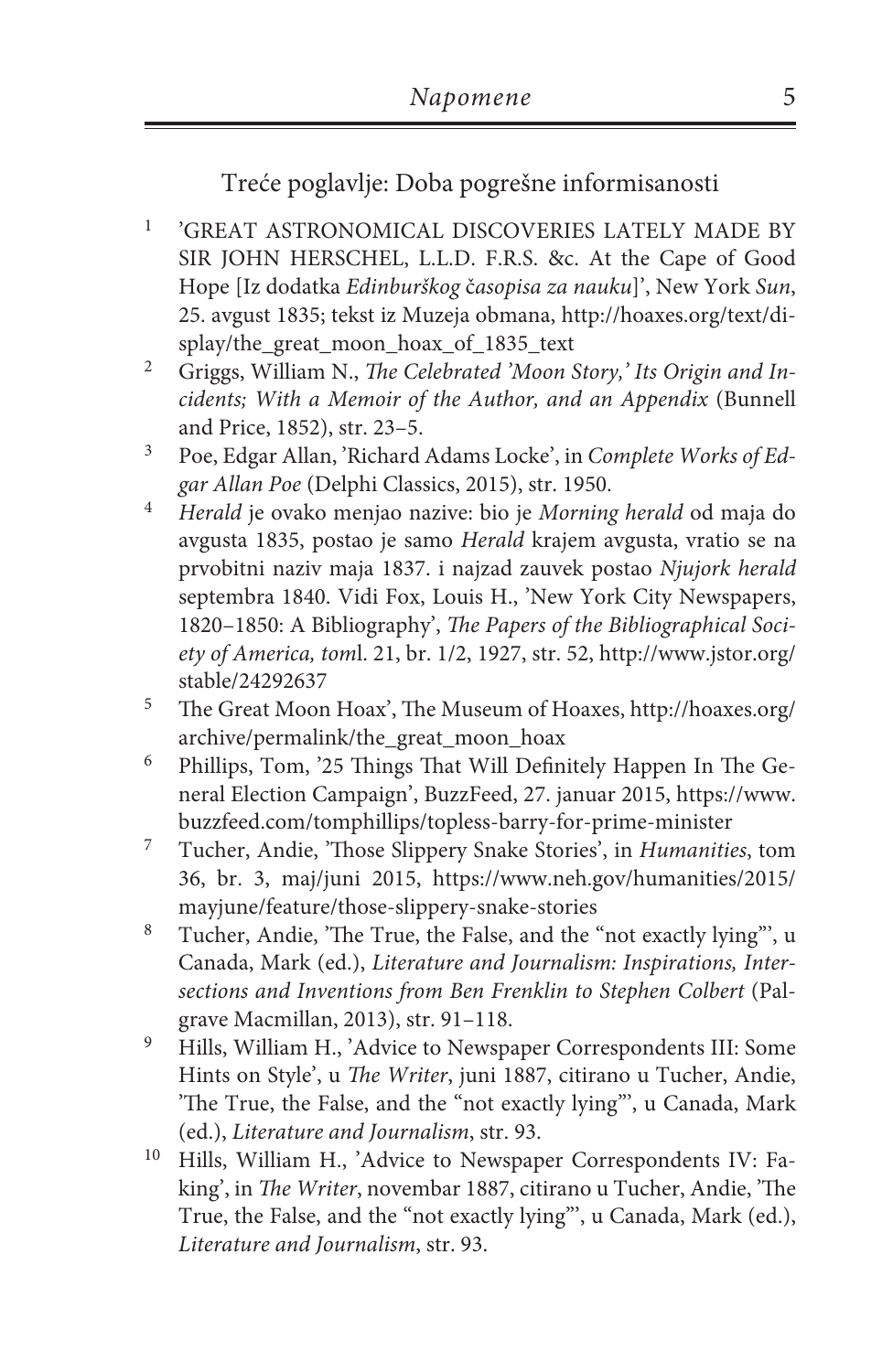- <sup>11</sup> Shuman, Edwin L., *Steps into Journalism: Helps and Hints for Young Writers* (1894), citirano u Tucher, Andie, 'The True, the False, and the "not exactly lying"', u Canada, Mark (ed.), *Literature and Journalism*, p. str.
- <sup>12</sup> MacDougall, Curtis D., *Hoaxes* (Dover Publications, 1958), str 4.
- <sup>13</sup> Ibid.
- <sup>14</sup> Khomami, Nadia, 'Disco's Saturday Night Fiction', *Observer*, 26. juni 2016, https://www.theguardian.com/music/2016/jun/26/lie- -heart-disco-nik-cohn-tribal-rites-saturday-night-fever
- <sup>15</sup> 'Railways and Revolvers in Georgia', *The Times*, 15. oktobar 1856, str. 9.
- <sup>16</sup> Članak bez naslova (stubac 4, 'It is assumed by the myriads who sit in judgement…'), *The Times*, 16. oktobar 1856, str. 6.
- <sup>17</sup> Citirano u Coulter, E. Merton, 'The Great Georgia Railway Disaster Hoax on the London Times', u *The Georgia Historical Quarterly*, tom. 56, br. 1, 1972.
- <sup>18</sup> Crawford, Martin, 'The Great Georgia Railway Disaster Hoax Revisited', The Georgia Historical Quarterly, tom 58, br. 3, 1974.
- <sup>19</sup> The Southern States of America', *The Times*, 27. avgust 1857, str. 8.
- <sup>20</sup> 'Comet's Poisonous Tail', *New York Times*, 8. februar 1910, str. 1.
- <sup>21</sup> 'Some Driven To Suicide', *New York Times*, 19. maj 1910, str. 2.
- <sup>22</sup> Alexander, Stian, 'Croydon Cat Killer has widened brutal spree around the M25, say police', *Daily Mirror*, 13. juli 2016, https://www. mirror.co.uk/news/uk-news/croydon-cat-killer-widened-brutal-8414154
- <sup>23</sup> 'Mattoon Gets Jitters from Gas Attacks', *Chicago Herald-American*, 10. septembar 1944, citirano u Bartholomew, Robert and Evans, Hilary, *Panic Attacks: Media Manipulation and Mass Delusion* (The History Press, 2004).
- <sup>24</sup> 'On The Contrary', *New Yorker*, 9. decembar 2002, https://www.newyorker.com/magazine/2002/12/09/on-the-contrary
- <sup>25</sup> https://twitter.com/baltimoresun/status/1028118771192528897 na zidu je navedena 1953; citat je zapravo iz 1946.
- <sup>26</sup> Mencken, H. L., 'Melancholy Reflections', *Chicago Tribune*, 23. Maj 1926, str. 74.
- <sup>27</sup> Ibid.
- <sup>28</sup> Mencken, H. L, 'A Neglected Anniversary', *New York Evening Mail*, 28. Decembar. 1917.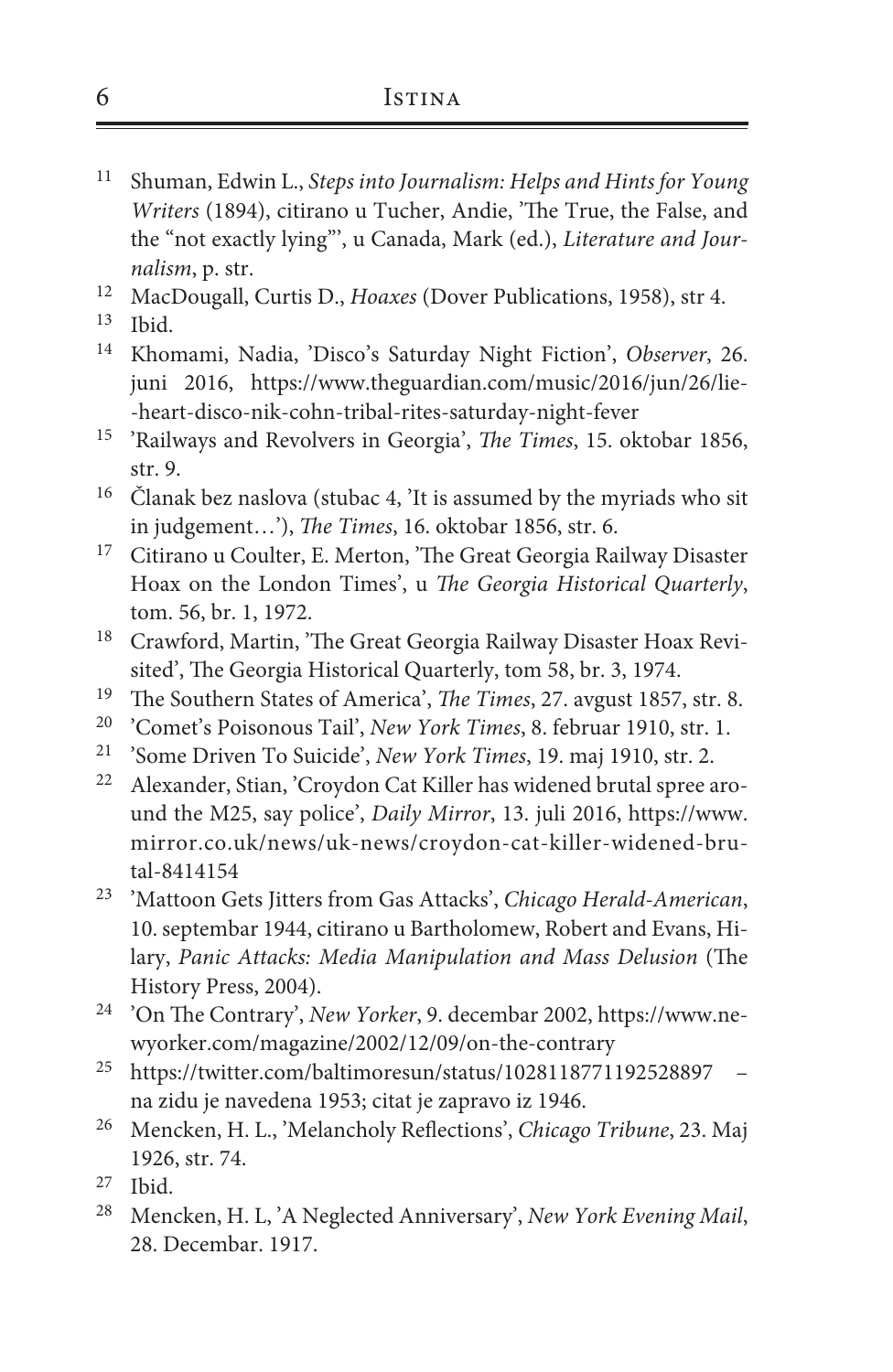- <sup>29</sup> Stefansson, Vilhjalmur, *Adventures in Error*, (R. M. McBride &company, 1936), str. 288–290, dostupno na https://hdl.handle.net/2027/ wu.89094310885
- <sup>30</sup> Hersey, John, 'Mr. President IV: Ghosts in the White House', *New Yorker*, 28. april 1951, str. 44–5, https://www.newyorker.com/magazine/1951/04/28/mr-president-ghosts-in-the-white-house
- <sup>31</sup> 'Address in Philadelphia at the American Hospital Association Convention', 16. septembar 1952, Harry S. Truman Presidential Library & Museum, dostupno na https://www.trumanlibrary.gov/ library/public-papers
- <sup>32</sup> Fleischman, Sandra, 'Builders' Winning Play: A Royal Flush', *Washington Post*, 24. novembar 2001. i Sachs, Andrea, 'President's Day 101', *Washington Post*, 15. februar 2004.
- <sup>33</sup> Mencken, H. L., 'Hymn to the Truth', *Chicago Tribune*, 25. juli 1926, str. 61.

# Četvrto poglavlje: Lažna brda i doline

- <sup>1</sup> Burton, R. F., 'The Kong Mountains', u *Proceedings of the Royal Geographical Society and Monthly Record of Geography*, tom 4, br. 8, god. 1882, str. 484–6, https://www.jstor.org/stable/1800716
- <sup>2</sup> Samo dve poznate mape sadrže latinsku frazu: "Hic Sunt Dracones", a obe su nastale početkom šesnaestog veka. Koliko je poznato, ta fraza nikad se nije pojavila na engleskom. Vidi 'Oldest globe to depict the New World may have been discovered', *Washington Post*, 19. avgust 2013, https://www.washingtonpost.com/national/health- -science/oldest-globe-to-depict-the-new-world-may-havebeen-discovered/2013/08/19/503b2b4a-06b4-11e3-a07f-49ddc7417125\_ story.html
- <sup>3</sup> Rennell, James, 'A Map, shewing the Progress of Discovery & Improvement, in the Geography of North Africa', 1798, https://www. loc.gov/item/2009583841/
- <sup>4</sup> Bassett, Thomas J, and Porter, Philip W, "From the Best Authorities": The Mountains of Kong in the Cartography of West Africa', u *The Journal of African History*, tom 32, br. 3, 1991, str. 367–413, www.jstor.org/stable/182661
- <sup>5</sup> Park, Mungo, *Life and Travels of Mungo Park in Central Africa* (Kindle edition), str. 181.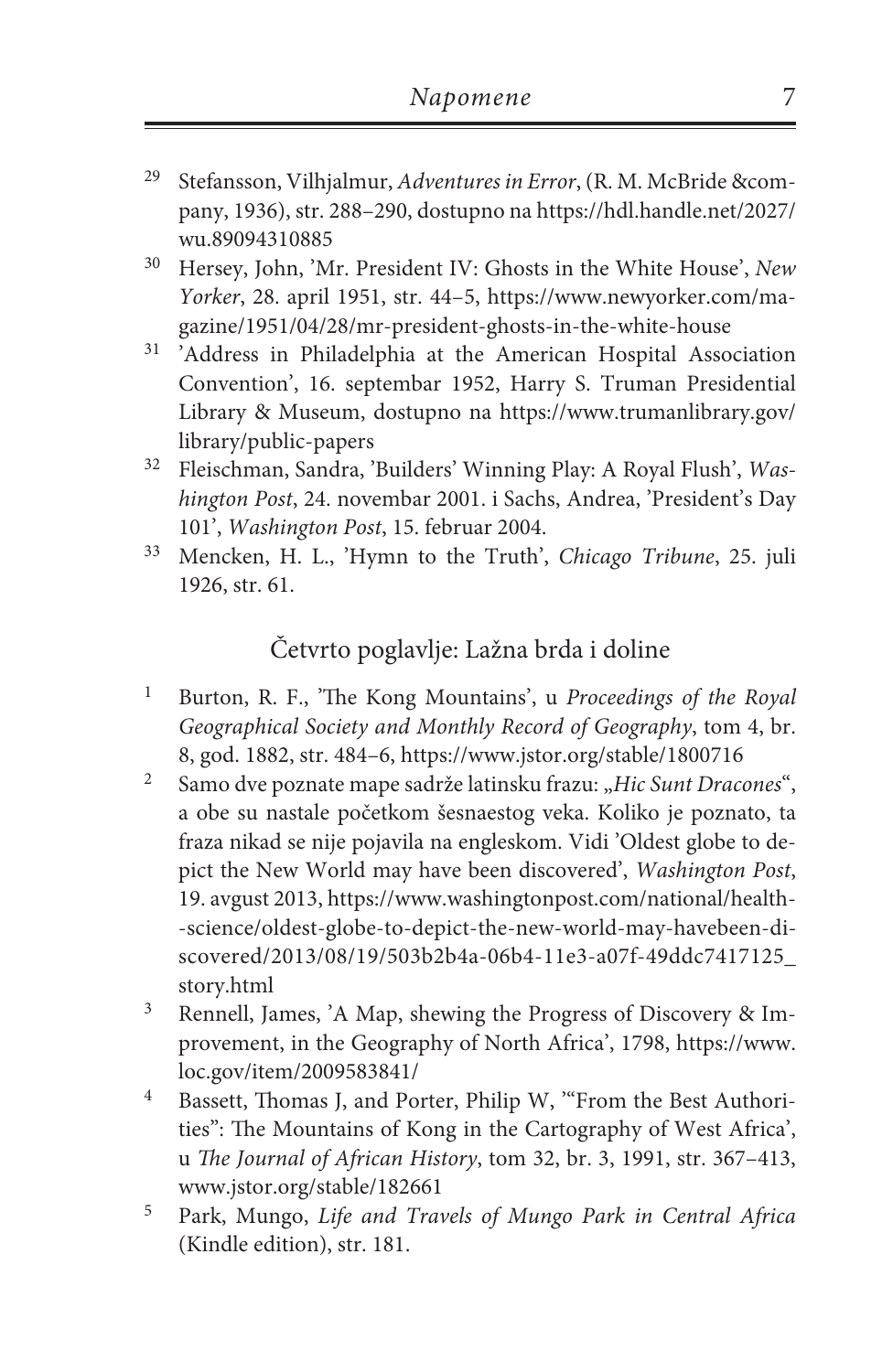| 8 | <b>ISTINA</b> |
|---|---------------|
|   |               |

- <sup>6</sup> Rennell, James, *Proceedings of the Association for Promoting the Discovery of the Interior Parts of Africa* (W. Bulmer & Co, 1798), str. 63.
- <sup>7</sup> Brooke-Hitching, Edward, *The Phantom Atlas: The Greatest Myths, Lies and Blunders on Maps* (Simon & Schuster UK, 2016).
- <sup>8</sup> Burton, R. F., 'The Kong Mountains', u *Proceedings of the Royal Geographical Society and Monthly Record of Geography*, tom 4, br. 8, 1882, str. 484–6, https://www.jstor.org/stable/1800716
- <sup>9</sup> Clapperton, Hugh, Lander, Richard, and Salamé, Abraham V, *Journal of a Second Expedition Into the Interior of Africa, From the Bight of Benin to Soccatoo* (John Murray, 1829), str. 21.
- <sup>10</sup> Bassett, Thomas J., and Porter, Philip W., "From the Best Authorities": The Mountains of Kong in the Cartography of West Africa', u *The Journal of African History*, tom 32, br. 3, 1991.
- <sup>11</sup> Binger, Louis-Gustave, 'Du Niger au Golfe de Guinee par Kong', u *Bulletin de la Société de Géographie (Paris),* 1889, citirano uBassett, Thomas J., and Porter, Philip W., '"From the Best Authorities": The Mountains of Kong in the Cartography of West Africa', u *The Journal of African History*, tom 32, br. 3, 1991.
- <sup>12</sup> Adams, Percy G., *Travelers and Travel Liars 1660 1800* (Dover Publications, 1980), str. 158–161.
- <sup>13</sup> Brooke-Hitching, Edward. *The Phantom Atlas: The Greatest Myths, Lies and Blunders on Maps* (Simon & Schuster UK, 2016), str. 166.
- <sup>14</sup> Campbell, Matthew, 'Oil boom fuels mystery of the missing island in the Mexican Gulf', *The Times*, 6. septembar 2009, https://www. thetimes.co.uk/article/oil-boom-fuels-mystery-of-themissing- -island-in-the-mexican-gulf-xg7tcsdbcwz
- <sup>15</sup> 'How, Modestly, Cook Hoaxed The World', *New York Times*, 22. decembar 1909, str. 4, https://www.nytimes.com/1909/12/22/archives/how-modestly-cook-hoaxed-the-world-turned-a-smiling-face- -to-critics.html

## Peto poglavlje: Manifest prevare

- <sup>1</sup> 'The king of con-men', *The Economist*, 22. decembar 2012, https:// www.economist.com/christmas-specials/2012/12/22/the-king-of- -con-men
- <sup>2</sup> 'On the first day March, 1822, the price will be advanced One Shilling and Sixpence per Acre, and in the same proportion every three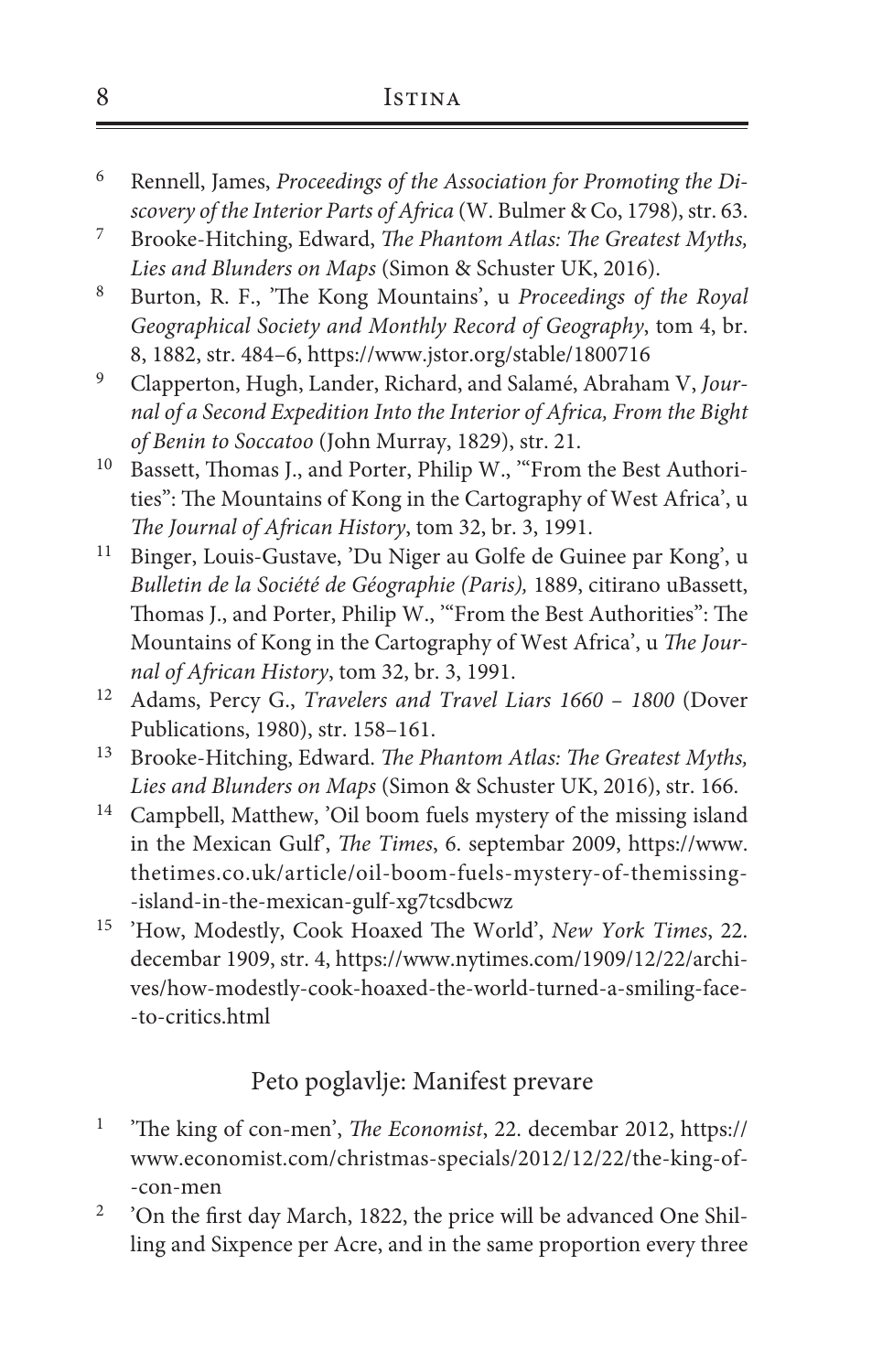months hereafter' – 'North America', *Perthshire Courier*, 20. decembar 1821, str. 1.

- <sup>3</sup> *The Times*, 12. juli 1822, str. 1.
- <sup>4</sup> Strangeways, Thomas, *Sketch of the Mosquito Shore, Including the Territory of Poyais*, 1822.
- <sup>5</sup> Conzemius, Eduard, 'Ethnographical survey of the Miskito and Sumu Indians of Honduras and Nicaragua', u *Bureau of American Ethnology Bulletin*, 1932, str. 1, citirano u in Von Hagen, V. Wolfgang, 'The Mosquito Coast of Honduras and Its Inhabitants', u *Geographical Review*, tom 30, br. 2, god. 1940, str 252.
- <sup>6</sup> Uporedite mapu u Skicama Obale komaraca sa savremenim mapama i mapom u Von Hagen, V. Wolfgang, 'The Mosquito Coast of Honduras and Its Inhabitants', u *Geographical Review*, tom 30, br. 2, god. 1940, str 240.
- <sup>7</sup> Eko brvnara Raista je po svemu sudeći "domaći turizam u najboljem smislu reči." 'Laguna de Ibans', Lonely Planet, https://www. lonelyplanet.com/honduras/laguna-de-ibans
- <sup>8</sup> *Manchester Guardian*, 25. oktobar 1823, preštampano kao 'Settlers duped into believing in "land flowing with milk and honey"' u *The Guardian*, 25. oktobar 2013, https://www.theguardian.com/theguardian/2013/oct/25/gregor-macgregor-poyais-settlers-scam
- <sup>9</sup> Rafter, Michael, *Memoirs of Gregor M'Gregor: Comprising a Sketch of the Revolution in New Grenada and Venezuela*, etc. (J. J. Stockdale, 1820), str. 19.
- <sup>10</sup> Brown, Matthew, 'Inca, Sailor, Soldier, King: Gregor MacGregor and the Early Nineteenth-Century Caribbean', u *Bulletin of Latin American Research*, tom 24, br. 1, god. 2005, str. 55.
- <sup>11</sup> Rafter, Michael, *Memoirs of Gregor M'Gregor: Comprising a Sketch of the Revolution in New Grenada and Venezuela*, etc. (J. J. Stockdale, 1820), str. 20.
- <sup>12</sup> Rafter, Michael, *Memoirs of Gregor M'Gregor: Comprising a Sketch of the Revolution in New Grenada and Venezuela*, etc. (J. J. Stockdale, 1820), str. 19.
- <sup>13</sup> Weatherhead, W. D., *An Account of the Late Expedition Against the Isthmus of Darien Under the Command of Sir Gregor M'Gregor*  (Longman, Hurst, Rees, Orme, and Brown, 1821), str. 26.
- <sup>14</sup> *Jamaica Gazette*, 17. juli 1819, citirano u Brown, Matthew, 'Inca, Sailor, Soldier, King: Gregor MacGregor and the Early Nineteenth-Century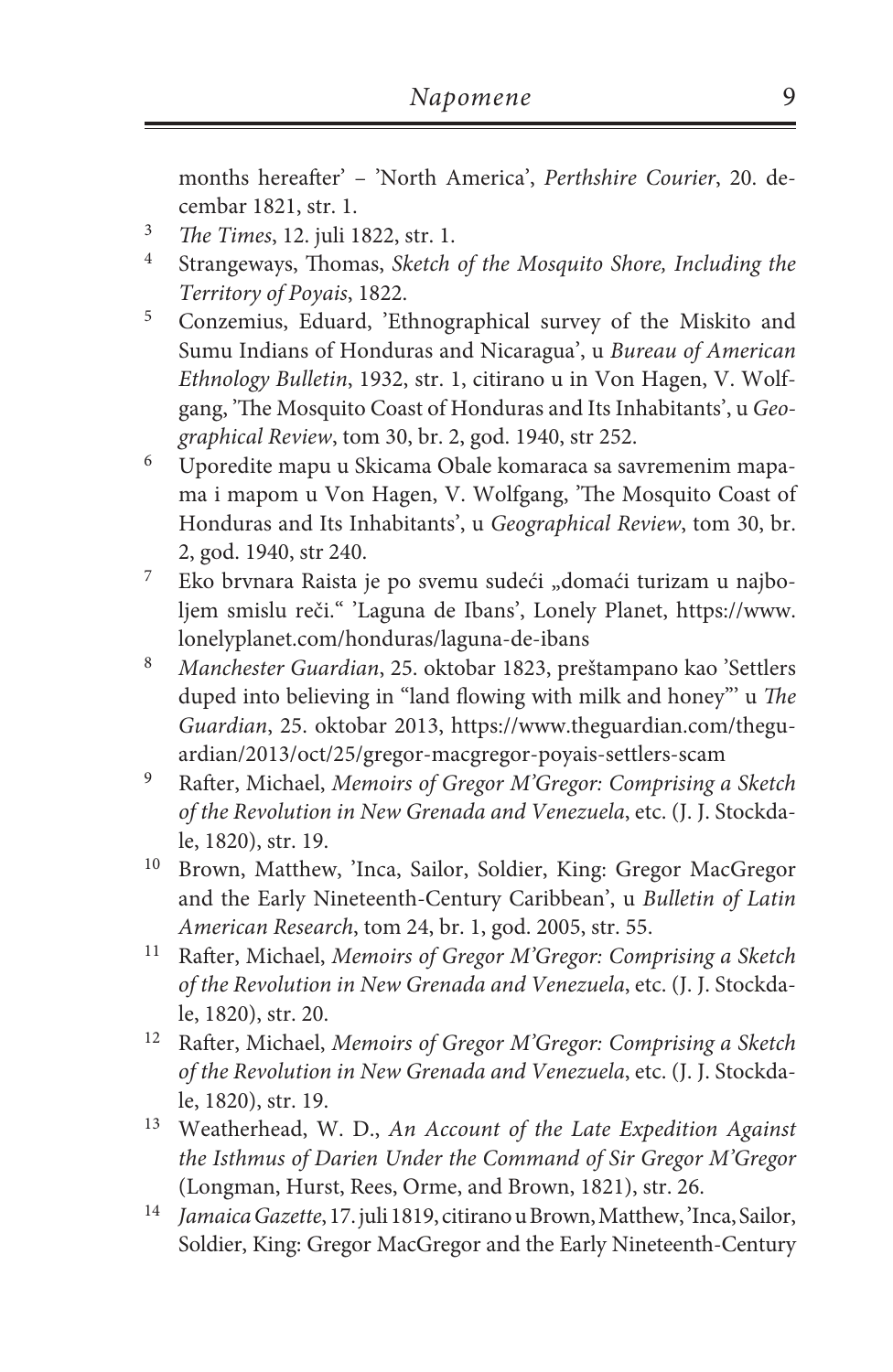Caribbean', u *Bulletin of Latin American Research*, tom. 24, br. 1, god. 2005, str. 59.

- <sup>15</sup> Rafter, Michael, *Memoirs of Gregor M'Gregor: Comprising a Sketch of the Revolution in New Grenada and Venezuela*, etc., (J. J. Stockdale, 1820), str. 338.
- <sup>16</sup> Za više o ovome vidi Brown, Matthew, 'Inca, Sailor, Soldier, King: Gregor MacGregor and the Early Nineteenth-Century Caribbean', in *Bulletin of Latin American Research*, tom 24, br. 1, god. 2005.
- <sup>17</sup> *London Literary Gazette and Journal of Belles Lettres, Arts, Sciences, Etc.*, br. 315, 1. february 1823, str. 70.
- <sup>18</sup> Verovatno vredi citirati tekst opširnije: "Divljačka kritika njegovog Endimiona objavljkena u časopisu Kvoterli rivju izazvala je silovite posledice po njegov osetljivi um; tako izazvano uzbuđenje završilo se pucanjem krvnih sudova u plućima, usledila je galopirajuća tuberkuloza, a kasnije pohvale iskrenijih kritičara istinskoj velčičini njegove umetnosti nisu mogle da zaleče ranu ovako obesno nanesenu." Shelley, Percy B., Preface to *Adonais: An Elegy on the Death of John Keats, Author of Endymion, Hyperion, etc.*, 1821.
- <sup>19</sup> 'Art. VIII', u *Quarterly Review*, tom XXVIII, oktobar 1822 januar 1823, str. 157–161.
- <sup>20</sup> Frankel, Tamar, *The Ponzi Scheme Puzzle*, (Oxford University Press, 2012), str. 111.
- <sup>21</sup> Frankel, Tamar, *The Ponzi Scheme Puzzle*, (Oxford University Press, 2012), str. 89.
- <sup>22</sup> Frankel, Tamar, *The Ponzi Scheme Puzzle*, (Oxford University Press, 2012), str. 85.
- <sup>23</sup> Konnikova, Maria, *The Confidence Game: The Psychology of the Con and Why We Fall for It Every Time*, (Canongate Books, 2016), str. 8.
- <sup>24</sup> Kerenyi, Dr Norbert, *Stories of a Survivor* (Xlibris, 2011), str. 280.
- <sup>25</sup> McCarthy, Joe, 'The Master Impostor: An Incredible Tale', *Life*, 28. januar 1952, str. 81.
- <sup>26</sup> "Master Impostor" Now May Try to Be Just Himself', *Minneapolis Sunday Tribune*, 8. januar 1956, str. 10A.
- <sup>27</sup> Associated Press, 'Ferdinand Waldo Demara, 60, An Impostor In Varied Fields', *New York Times*, 9. juni 1982, str. B16.
- <sup>28</sup> Crichton, Robert, *The Great Impostor*, (Random House, 1959), str. 103.
- <sup>29</sup> Alexopoulos, Golfo, 'Portrait of a Con Artist as a Soviet Man', in *Slavic Review*, tom 57, br. 4, zima 1998, str. 775.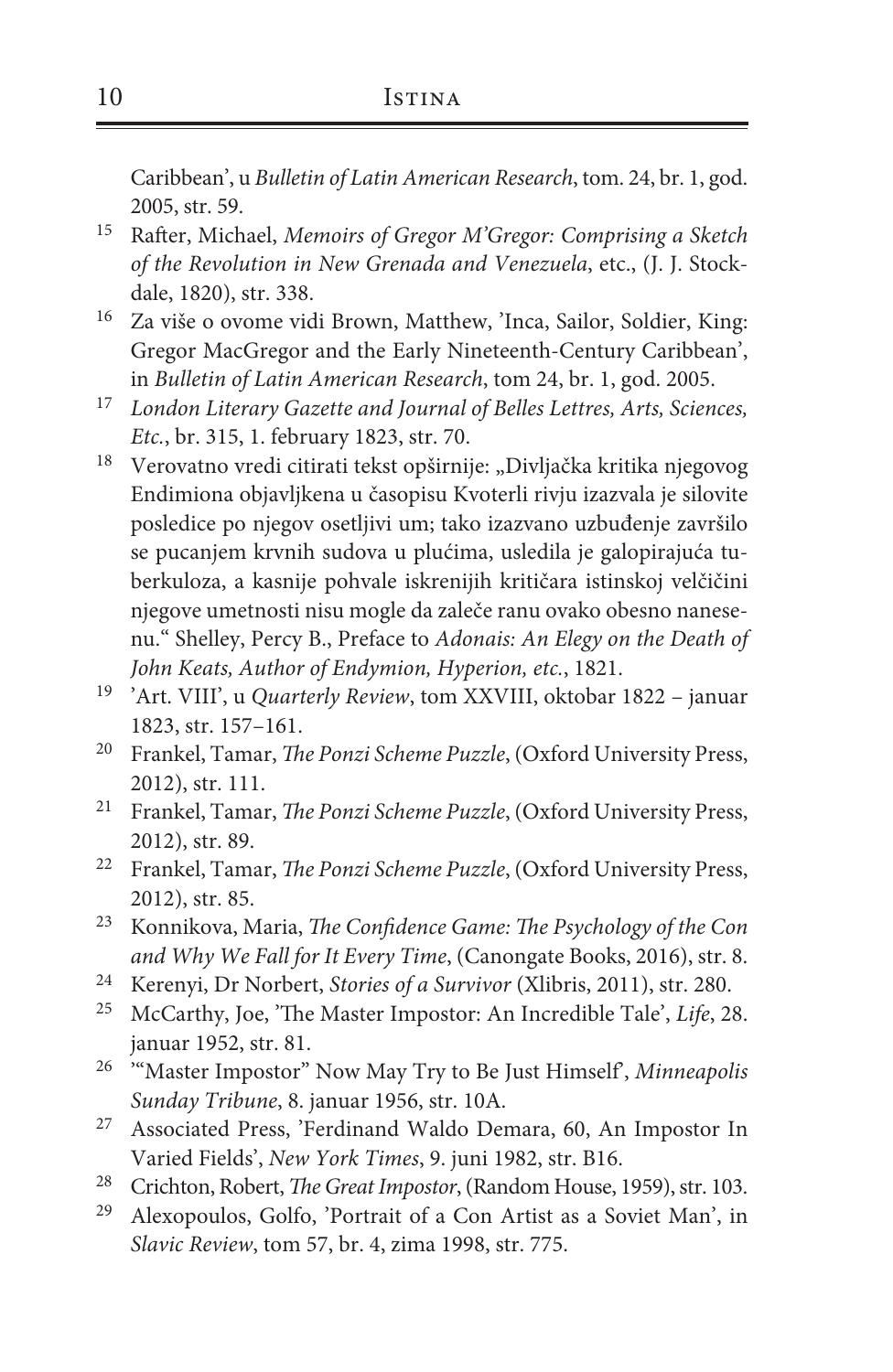- <sup>30</sup> Zaleski, Eugene, *Stalinist Planning for Economic Growth, 1933–1952*  (University of North Carolina Press, 1980), citirano u Alexopoulos, Golfo, 'Portrait of a Con Artist as a Soviet Man', u *Slavic Review*, tom 57, br. 4, zima 1998, str. 777.
- <sup>31</sup> Alexopoulos, Golfo, 'Portrait of a Con Artist as a Soviet Man', in *Slavic Review*, tom 57, br. 4, zima 1998, str. 781.
- <sup>32</sup> Citirano u Alexopoulos, 'Portrait of a Con Artist as a Soviet Man', str 788.
- <sup>33</sup> Spurling, Hilary, *La Grande Thérèse, The Greatest Swindle of the Century*, (Profile Books, 2000), str. 24.
- <sup>34</sup> Citirano u Spurling, Hilary, *La Grande Thérèse, The Greatest Swindle of the Century*, (Profile Books, 2000), str. 44.
- <sup>35</sup> Martin, Benjamin F, *The Hypocrisy of Justice in the Belle Epoque*  (Louisiana State University Press, 1984), str. 80.
- <sup>36</sup> Citirano u Spurling, Hilary, *La Grande Thérèse, The Greatest Swindle of the Century*, (Profile Books, 2000), str. 48.

Šesto poglavlje: Zvanično i prijateljsko laganje

- <sup>1</sup> Almond, Cuthbert, 'Oates's Plot', *Catholic Encyclopedia*, https:// www.catholic.com/encyclopedia/oatess-plot
- <sup>2</sup> Marshall, Alan, 'Titus Oates', *Oxford Dictionary of National Biography*, 3. januar 2008, https://www.oxforddnb.com/view/10.1093/ ref:odnb/9780198614128.001.0001/odnb-9780198614128-e-20437
- <sup>3</sup> Pollock, Sir John, *The Popish Plot: A Study in the History of the Reign of Charles II* (Duckworth & Co., 1903), str. 3.
- <sup>4</sup> Kopel, David, 'The missing 18 1/2 minutes: Presidential destruction of incriminating evidence', *Washington Post*, 16. juni 2014, https://www.washingtonpost.com/news/volokh-conspiracy/ wp/2014/06/16/the-missing-18-12-minutes-presidential-destruction-of-incriminating-evidence/
- <sup>5</sup> McDonald, Iverach, *The History of the Times: Volume V, Struggles in Life and Peace, 1939–1966* (Times Books 1984), str. 268–269.
- <sup>6</sup> 'CRUCIFIXION OF CANADIANS (ALLEGED)', *Hansard*, 19. maj 1915, https://api.parliament.uk/historic-hansard/commons/1915/ may/19/
- <sup>7</sup> 'Through German Eyes', *The Times*, 16. april 1917, str. 7.
- <sup>8</sup> '"Supplement to the Boston Independent Chronicle," [pre 22. aprila 1782],' *Founders Online, National Archives*, poslednji put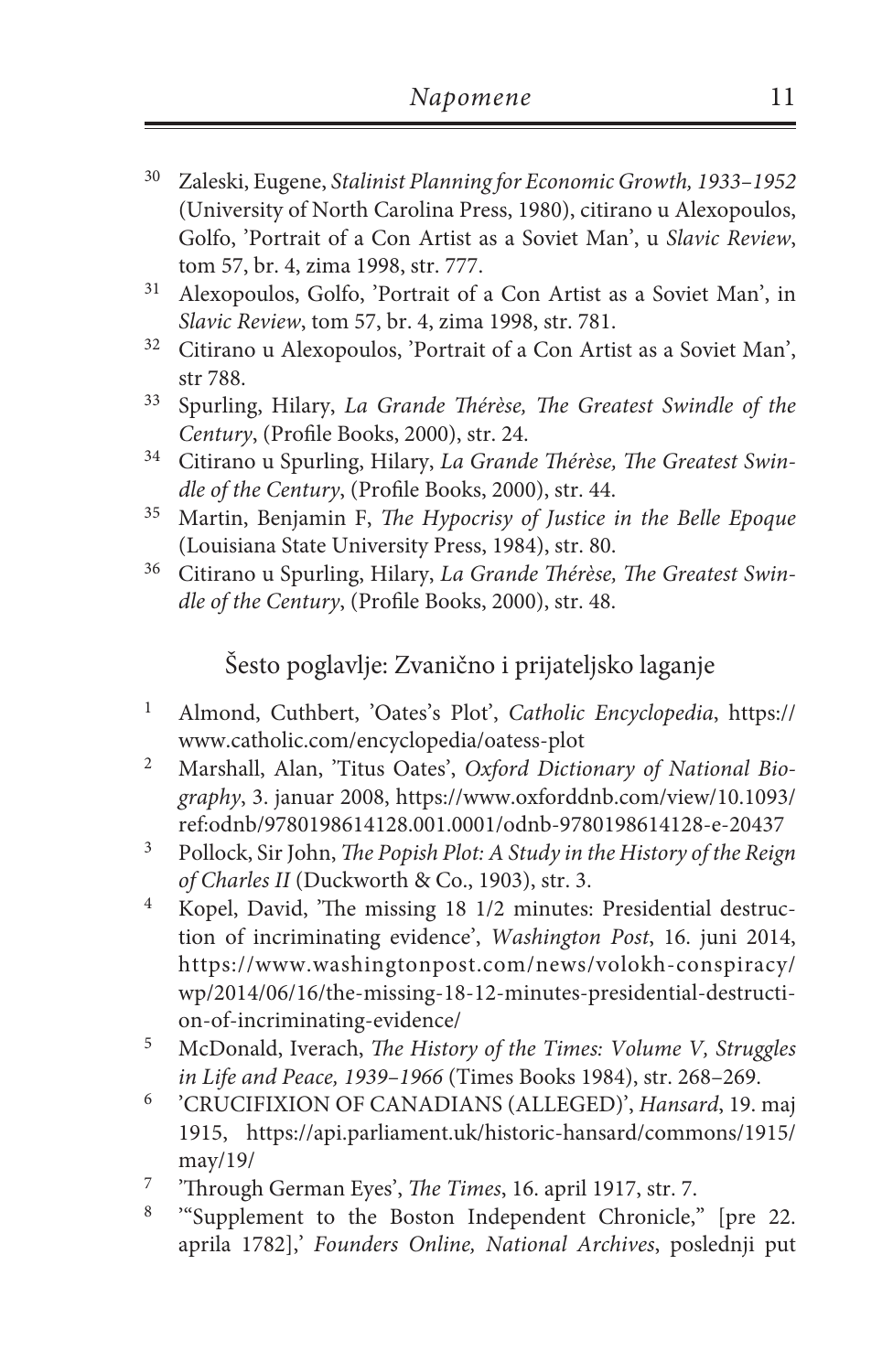izmenjeno 13. juna 2018, http://founders.archives.gov/documents/ Frenklin/01-37-02-0132. [Originalni izvor: Cohn, Ellen R. (ed), *The Papers of Benjamin Frenklin*, *vol. 37, March 16 through August 15,*  1782 (Yale University Press, 2003), str. 184–196.]

- <sup>9</sup> Mulford, Carla, 'Benjamin Frenklin's Savage Eloquence: Hoaxes from the Press at Passy, 1782', *Proceedings of the American Philosophical Society*, tom 152, br. 4, 2008, str. 497.
- <sup>10</sup> U prilogu šaljem novine u čiju istinitost donekle sumnjam u pogledu forme, ali ne i sadržine, jer verujem da je stvarni broj ljudi koje su Indijanci skalpirali u ovom krvavom ratu veći nego što se navodi... " Vidi, 'From Benjamin Frenklin to John Adams, 22. april 1782', *Founders Online, National Archives*, poslednji put izmenjeno 13. juna 2018, http://founders.archives.gov/documents/ Frenklin/01-37-02-0133. [Originalni izvor: Cohn, Ellen R. (ed), *The Papers of Benjamin Frenklin*, *vol. 37, March 16 through August 15,*  1782 (Yale University Press, 2003), str. 196–7.]
- <sup>11</sup> Dowd, Gregory Evans, *Groundless: Rumors, Legends and Hoaxes on the Early American Frontier* (Johns Hopkins University Press), str. 170–172.

## Sedmo poglavlje: Sumnjiva posla

- <sup>1</sup> Manes, Stephen, *Gates: How Microsoft's Mogul Reinvented an Industry – and Made Himself the Richest Man in America* (Cadwallader & Stern, 1993), poglavlje 5 (Kindle edition).
- <sup>2</sup> Merchant, Brian, *The One Device: The Secret History of the iPhone*  (Bantam Press, 2017), str. 367. (Kada gledate snimak predstvljanja, lako se vidi da, dok Džobs upućuje dogovorene pozive Fžoniju Ajvu i Filu Šileru, njiho dvojica ne koriste ajfon, nego drže stare modele telefona na preklop. Vidi https://www. youtube.com/watch?v=9hUIxyE2Ns8 od 25:34 nadalje.)
- <sup>3</sup> MacRory, Henry, *Ultimate Folly: The Rises and Falls of Whitaker Wright*, Biteback Publishing, poglavlje 7 (Kindle edition).
- <sup>4</sup> Citirano u MacRory, *Ultimate Folly: The Rises and Falls of Whitaker Wright*, Biteback Publishing, poglavlje 3.
- <sup>5</sup> Citirano u MacRory, *Ultimate Folly: The Rises and Falls of Whitaker Wright*, Biteback Publishing, poglavlje 2.
- <sup>6</sup> Oppenheim, A. Leo, *Letters from Mesopotamia* (University of Chicago Press, 1967), str. 82–83.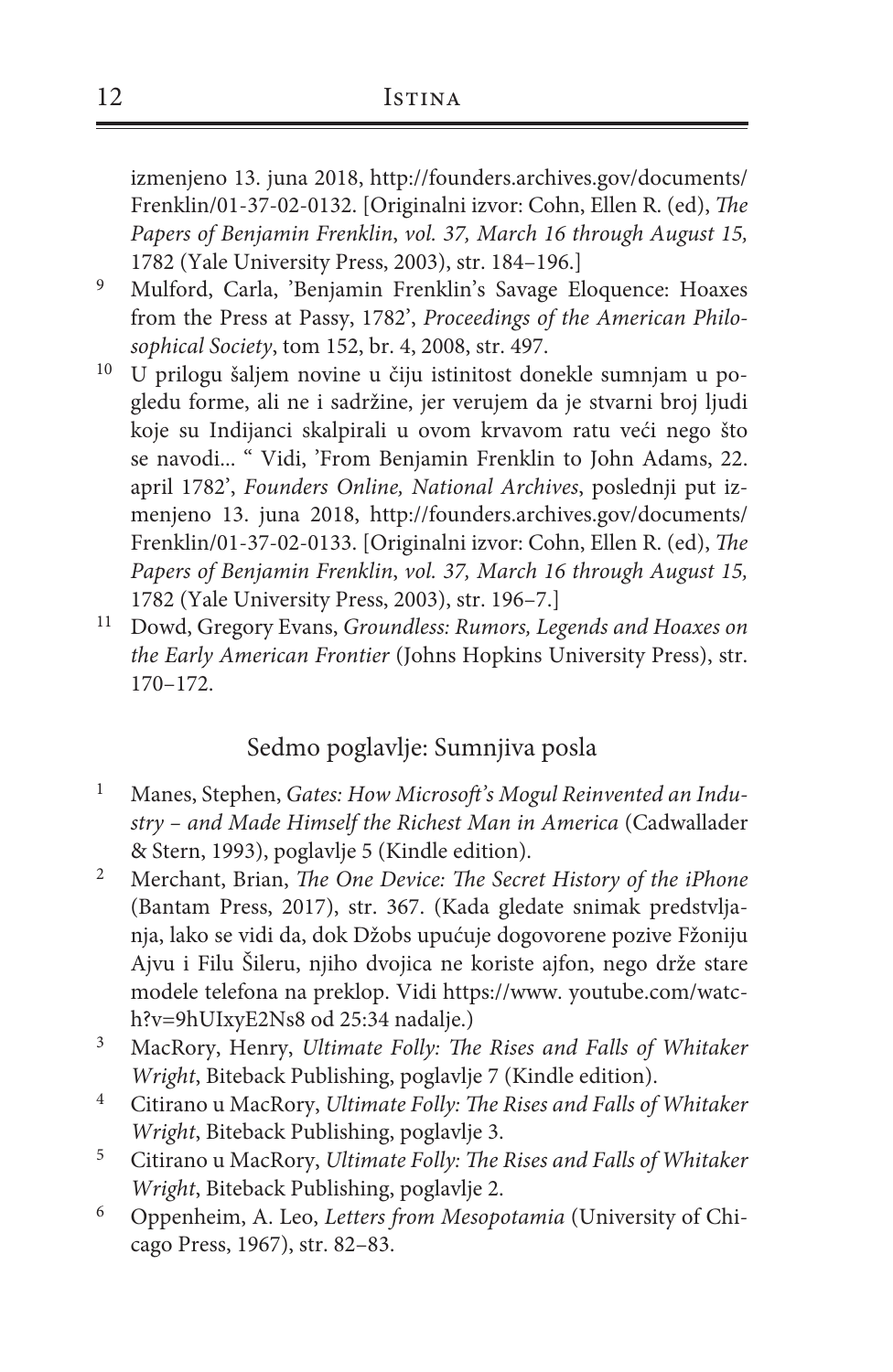- <sup>7</sup> Svi navodi u ovom odeljku su iz Rice, Michael, *The Archaeology of the Arabian Gulf* (Routledge, 2002), str. 276–278.
- <sup>8</sup> Levi, Steven C, 'P. T. Barnum and the Feejee Mermaid', in *Western Folklore*, tom 36, br. 2, god. 1977, str. 149–154.
- <sup>9</sup> Reiss, Benjamin, 'P. T. Barnum, Joice Heth and Antebellum Spectacles of Race', u *American Quarterly*, tom 51, br. 1, god. 1999, str. 78–107.

# Osmo poglavlje: Obične opšte samoobmane

- <sup>1</sup> Rowlatt, Justin, 'Gatwick drone attack possible inside job, say police', BBC News, 14. april 2019, https://www.bbc.co.uk/news/uk-47919680
- <sup>2</sup> 'Gatwick drones pair "no longer suspects"', BBC News, 23. decembar 2018, http://web.archive.org/web/20181223172230/ https:// www.bbc.co.uk/news/uk-england-46665615 (BBC je kasnije preradio članak i izbacio citat iz policijske izjave.)
- <sup>3</sup> Rowlatt, Justin, 'Gatwick drone attack possible inside job, say police', BBC News, 14. april 2019, https://www.bbc.co.uk/news/uk-47919680
- <sup>4</sup> Vidi interaktivnu mapu u Holman, Brett, 'Mapping the 1913 phantom airship scare', https://airminded.org/2013/05/03/mapping-the- -1913-phantom-airship-scare/
- <sup>5</sup> Hirst, Francis Wrigley, *The Six Panics and Other Essays* (Methuen, 1913), str. 104.
- <sup>6</sup> Bartholomew, Robert E, *Hoaxes, Myths, and Manias: Why We Need Critical Thinking* (Prometheus Books, 2003), poglavlje 9 (Kindle edition).
- <sup>7</sup> Mattalaer, Johan J. and Jilek, Wolfgang, 'Koro The Psychological Disappearance of the Penis', *Journal of Sexual Medicine*, tom 4, br. 5, 2007.
- <sup>8</sup> Bartholomew, Robert E, *A Colorful History of Popular Delusions*  (Prometheus Books, 2015) str. 37.
- <sup>9</sup> Barzilay, Tzafrir, *Well-Poisoning Accusations in Medieval Europe: 1250–1500*, (Columbia University thesis, 2016), str. 95, https://academiccommons.columbia.edu/doi/10.7916/D8VH5P6T.
- <sup>10</sup> Gui, Bernard, *Vita Joannis XXII*, str. 163, citirano u Barzilay, *Well- -Poisoning Accusations in Medieval Europe: 1250–1500*, str. 110.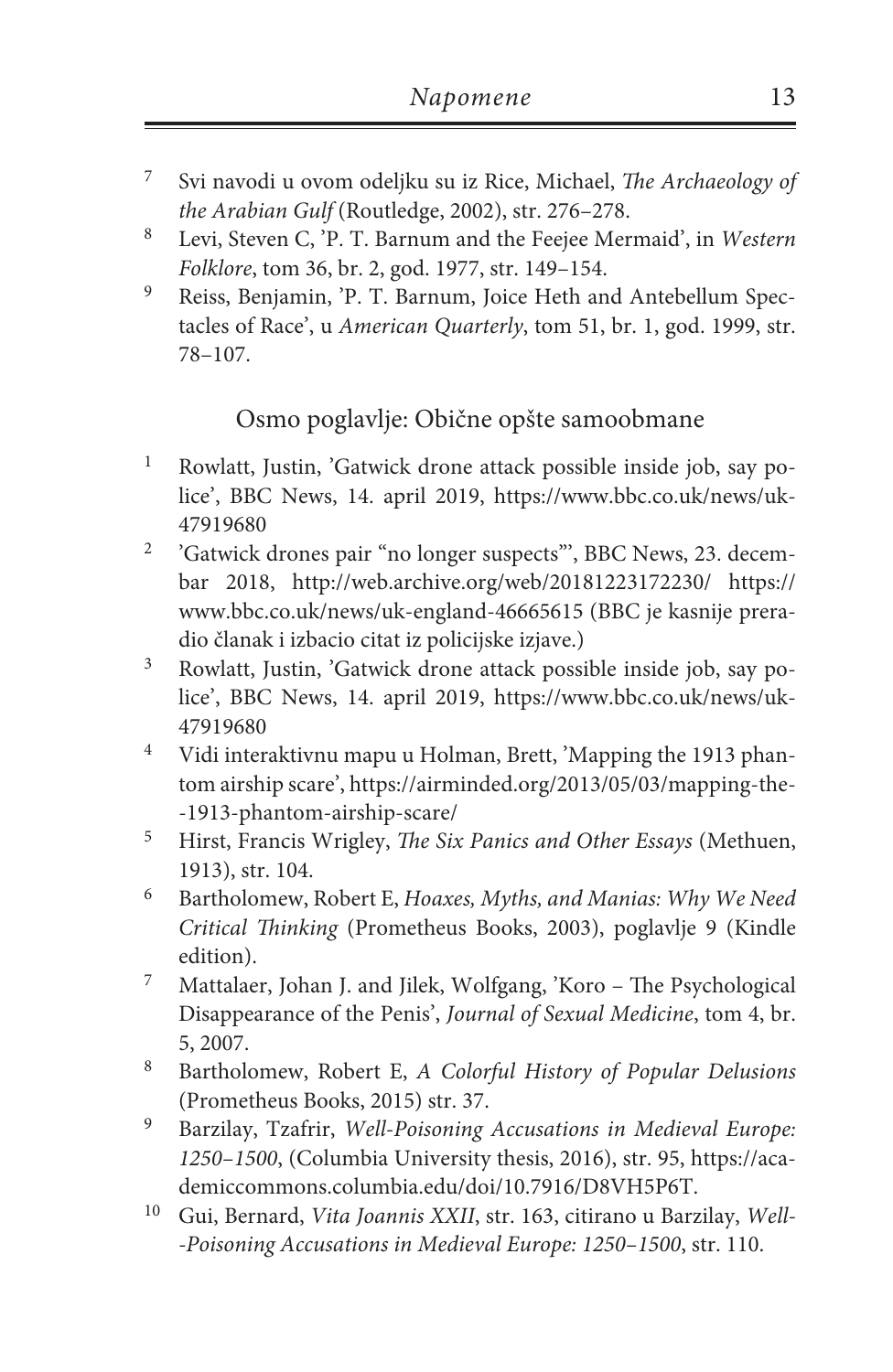- <sup>11</sup> Leeson, P. T. and Russ, J. W, 'Witch Trials', *The Economic Journal*, tom 128, br. 613, 2018.
- <sup>12</sup> 'Posse Sets Out as "Jersey Devil" Reappears', *New York Times*, 19. decembar 1929, str. 14.
- $13$  Ibid.

#### Zaključak: Prema istinitijoj budućnosti

- <sup>1</sup> Breves, Dylan, 'Coati', Wikipedia, revision as of 02.36 UTC, 12 July 2008, https://en.wikipedia.org/w/index.php?title=Coati&diff=next&oldid=224679361 (Prethodno odsustvo izraza utvrđeno na osnovu traganja po datumu na Google, Google Scholar and Google Books.)
- <sup>2</sup> Randall, Eric, 'How a Racoon Became an Aardvark', *New Yorker*, 19. maj 2014, https://www.newyorker.com/tech/annals-of-technology/ how-a-raccoon-became-an-aardvark; upotreba u štampi uključuje: Williams, Amanada, 'Hunt for the runaway aardvark: Lady McAlpine calls on public to help find her lost ring-tailed coati', *Daily Mail*, 8. april 2013, https://www.dailymail. co.uk/news/article-2305602/ Hunt-runaway-aardvark-Lady-McAlpine-calls-public-help-lostring-tailed-coati.html; Leach, Ben, 'Scorpions, Brazilian aardvarks and wallabies all found living wild in UK, study finds', *Daily Telegraph*, 21. juni 2010, https://www.telegraph.co.uk/news/earth/ wildlife/7841796/Scorpions-Brazilianaardvarks-and-wallabiesall-found-living-wild-in-UK-study-finds. html; Brown, Jonathan, 'From wallabies to chipmunks, the exotic creatures thriving in the UK', *Independent*, 21 June 2010, https://www.independent.co.uk/ environment/nature/from-wallabies-tochipmunks-the-exoticcreatures-thriving-in-the-uk-2006096.html (mada se ovde spominje samo "ardvark.")
- <sup>3</sup> 'Scorpions and parakeets "found living wild in UK"', BBC News, 21. Juni 2010, https://www.bbc.co.uk/news/10365422. Primetićete da su neke vesti verzije iste priče o stranim vrstama koje žive u divljini u Velikoj Britaniji. One se zasnivaju na "izveštaju" profesora Univerziteta u Halu koji je u reklamne svrhe naručio televizijski kanal "Eden." Greška je po svemu sudeći bila u prvobitnom sopštenju za javnost i kopirana odatle, mada ja nisam uspeo da pronađem originalno saopštenje.
- <sup>4</sup> Nadal, James, 'Brazilian aardvark on the loose in Marlow', *Bucks Free Press*, 20. februar 2013, https://www.bucksfreepress.co.uk/